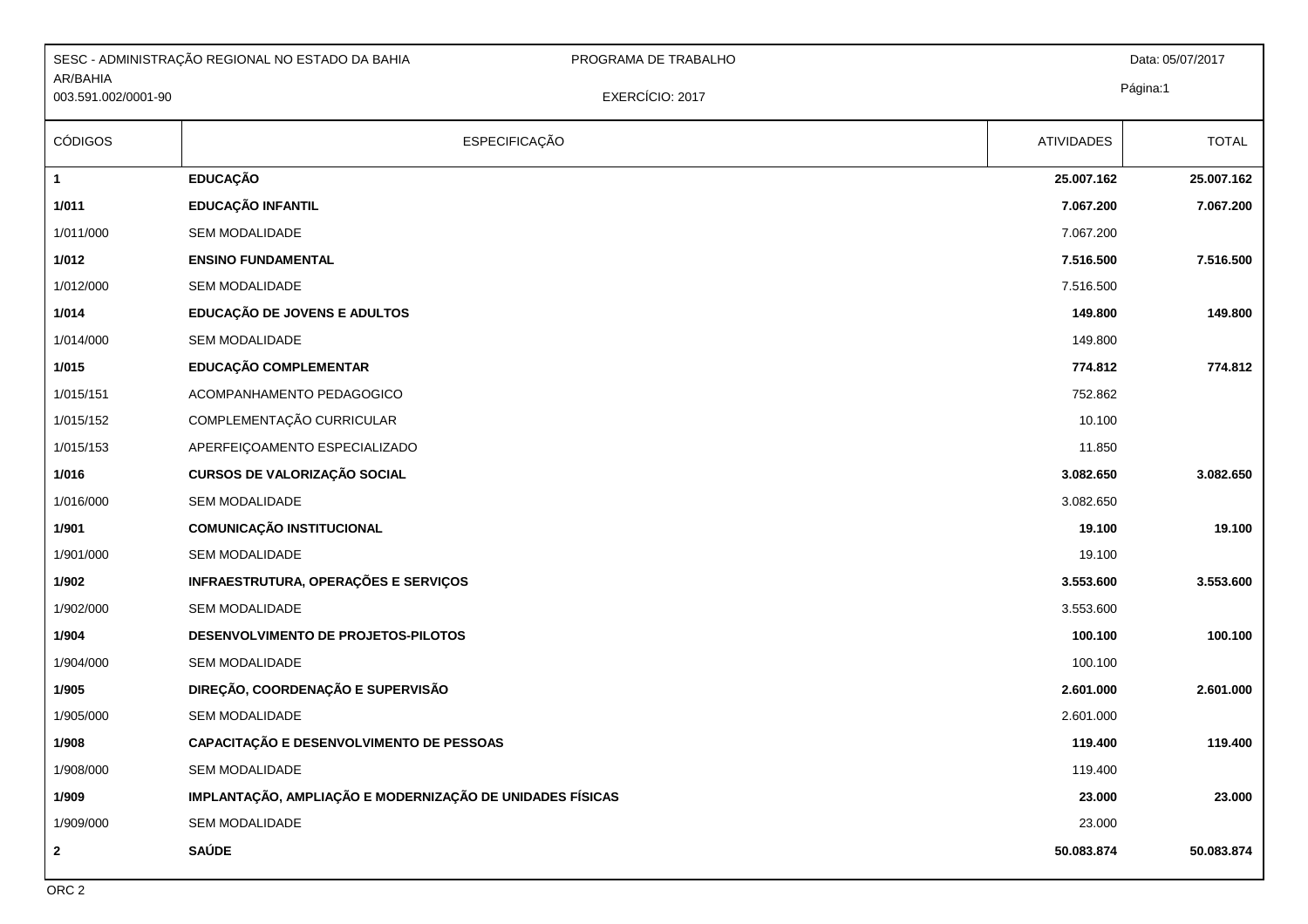|                                 | SESC - ADMINISTRAÇÃO REGIONAL NO ESTADO DA BAHIA<br>PROGRAMA DE TRABALHO |                   | Data: 05/07/2017 |
|---------------------------------|--------------------------------------------------------------------------|-------------------|------------------|
| AR/BAHIA<br>003.591.002/0001-90 | EXERCÍCIO: 2017                                                          |                   | Página:2         |
| <b>CÓDIGOS</b>                  | <b>ESPECIFICAÇÃO</b>                                                     | <b>ATIVIDADES</b> | <b>TOTAL</b>     |
| 2/021                           | <b>NUTRIÇÃO</b>                                                          | 24.066.450        | 24.066.450       |
| 2/021/000                       | <b>SEM MODALIDADE</b>                                                    | 24.066.450        |                  |
| 2/022                           | SAÚDE BUCAL                                                              | 7.102.750         | 7.102.750        |
| 2/022/000                       | <b>SEM MODALIDADE</b>                                                    | 7.102.750         |                  |
| 2/023                           | EDUCAÇÃO EM SAÚDE                                                        | 300.370           | 300.370          |
| 2/023/000                       | <b>SEM MODALIDADE</b>                                                    | 300.370           |                  |
| 2/024                           | <b>CUIDADO TERAPÊUTICO</b>                                               | 1.650.675         | 1.650.675        |
| 2/024/241                       | ATENÇÃO DE ENFERMAGEM                                                    | 849.175           |                  |
| 2/024/242                       | ATENÇÃO MÉDICA                                                           | 733.600           |                  |
| 2/024/243                       | CUIDADOS ESPECIALIZADO                                                   | 35.400            |                  |
| 2/024/244                       | PRÁTICAS INTEGRATIVAS E COMPLEMENTARES                                   | 32.500            |                  |
| 2/901                           | <b>COMUNICAÇÃO INSTITUCIONAL</b>                                         | 14.100            | 14.100           |
| 2/901/000                       | <b>SEM MODALIDADE</b>                                                    | 14.100            |                  |
| 2/902                           | INFRAESTRUTURA, OPERAÇÕES E SERVIÇOS                                     | 3.602.250         | 3.602.250        |
| 2/902/000                       | <b>SEM MODALIDADE</b>                                                    | 3.602.250         |                  |
| 2/904                           | DESENVOLVIMENTO DE PROJETOS-PILOTOS                                      | 100.000           | 100.000          |
| 2/904/000                       | <b>SEM MODALIDADE</b>                                                    | 100.000           |                  |
| 2/905                           | DIREÇÃO, COORDENAÇÃO E SUPERVISÃO                                        | 2.170.700         | 2.170.700        |
| 2/905/000                       | <b>SEM MODALIDADE</b>                                                    | 2.170.700         |                  |
| 2/908                           | CAPACITAÇÃO E DESENVOLVIMENTO DE PESSOAS                                 | 61.550            | 61.550           |
| 2/908/000                       | <b>SEM MODALIDADE</b>                                                    | 61.550            |                  |
| 2/909                           | IMPLANTAÇÃO, AMPLIAÇÃO E MODERNIZAÇÃO DE UNIDADES FÍSICAS                | 11.015.029        | 11.015.029       |
| 2/909/000                       | SEM MODALIDADE                                                           | 11.015.029        |                  |
| $\mathbf{3}$                    | <b>CULTURA</b>                                                           | 18.152.541        | 18.152.541       |
| 3/031                           | <b>ARTES CENICAS</b>                                                     | 2.170.880         | 2.170.880        |
| 3/031/311                       | <b>CIRCO</b>                                                             | 12.400            |                  |
|                                 |                                                                          |                   |                  |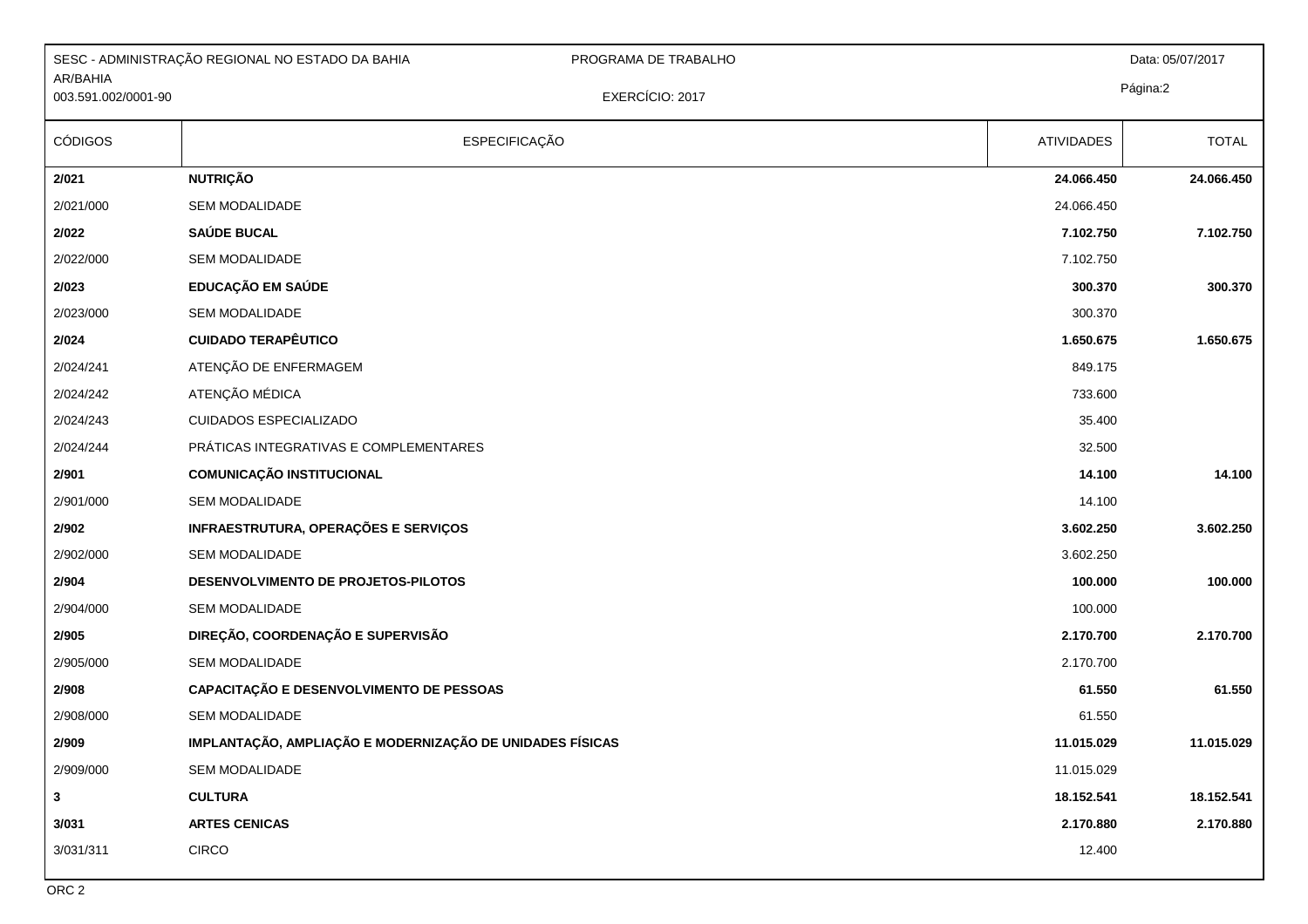|                                 | SESC - ADMINISTRAÇÃO REGIONAL NO ESTADO DA BAHIA<br>PROGRAMA DE TRABALHO |                   | Data: 05/07/2017 |
|---------------------------------|--------------------------------------------------------------------------|-------------------|------------------|
| AR/BAHIA<br>003.591.002/0001-90 | EXERCÍCIO: 2017                                                          |                   | Página:3         |
| <b>CÓDIGOS</b>                  | <b>ESPECIFICAÇÃO</b>                                                     | <b>ATIVIDADES</b> | <b>TOTAL</b>     |
| 3/031/312                       | <b>DANÇA</b>                                                             | 734.980           |                  |
| 3/031/313                       | <b>TEATRO</b>                                                            | 1.423.500         |                  |
| 3/032                           | <b>ARTES VISUAIS</b>                                                     | 358.530           | 358.530          |
| 3/032/000                       | <b>SEM MODALIDADE</b>                                                    | 358.530           |                  |
| 3/033                           | <b>MÚSICA</b>                                                            | 810.960           | 810.960          |
| 3/033/000                       | <b>SEM MODALIDADE</b>                                                    | 810.960           |                  |
| 3/034                           | <b>LITERATURA</b>                                                        | 142.980           | 142.980          |
| 3/034/000                       | <b>SEM MODALIDADE</b>                                                    | 142.980           |                  |
| 3/035                           | <b>AUDIOVISUAL</b>                                                       | 196.160           | 196.160          |
| 3/035/000                       | <b>SEM MODALIDADE</b>                                                    | 196.160           |                  |
| 3/036                           | <b>BIBLIOTECA</b>                                                        | 2.030.900         | 2.030.900        |
| 3/036/000                       | SEM MODALIDADE                                                           | 2.030.900         |                  |
| 3/901                           | <b>COMUNICAÇÃO INSTITUCIONAL</b>                                         | 153.900           | 153.900          |
| 3/901/000                       | <b>SEM MODALIDADE</b>                                                    | 153.900           |                  |
| 3/902                           | INFRAESTRUTURA, OPERAÇÕES E SERVIÇOS                                     | 3.028.750         | 3.028.750        |
| 3/902/000                       | <b>SEM MODALIDADE</b>                                                    | 3.028.750         |                  |
| 3/904                           | DESENVOLVIMENTO DE PROJETOS-PILOTOS                                      | 100.000           | 100.000          |
| 3/904/000                       | <b>SEM MODALIDADE</b>                                                    | 100.000           |                  |
| 3/905                           | DIREÇÃO, COORDENAÇÃO E SUPERVISÃO                                        | 2.004.250         | 2.004.250        |
| 3/905/000                       | <b>SEM MODALIDADE</b>                                                    | 2.004.250         |                  |
| 3/908                           | CAPACITAÇÃO E DESENVOLVIMENTO DE PESSOAS                                 | 14.000            | 14.000           |
| 3/908/000                       | SEM MODALIDADE                                                           | 14.000            |                  |
| 3/909                           | IMPLANTAÇÃO, AMPLIAÇÃO E MODERNIZAÇÃO DE UNIDADES FÍSICAS                | 7.141.231         | 7.141.231        |
| 3/909/000                       | <b>SEM MODALIDADE</b>                                                    | 7.141.231         |                  |
| 4                               | <b>LAZER</b>                                                             | 74.669.199        | 74.669.199       |
| 4/041                           | DESENVOLVIMENTO FÍSICO-ESPORTIVO                                         | 3.842.174         | 3.842.174        |
|                                 |                                                                          |                   |                  |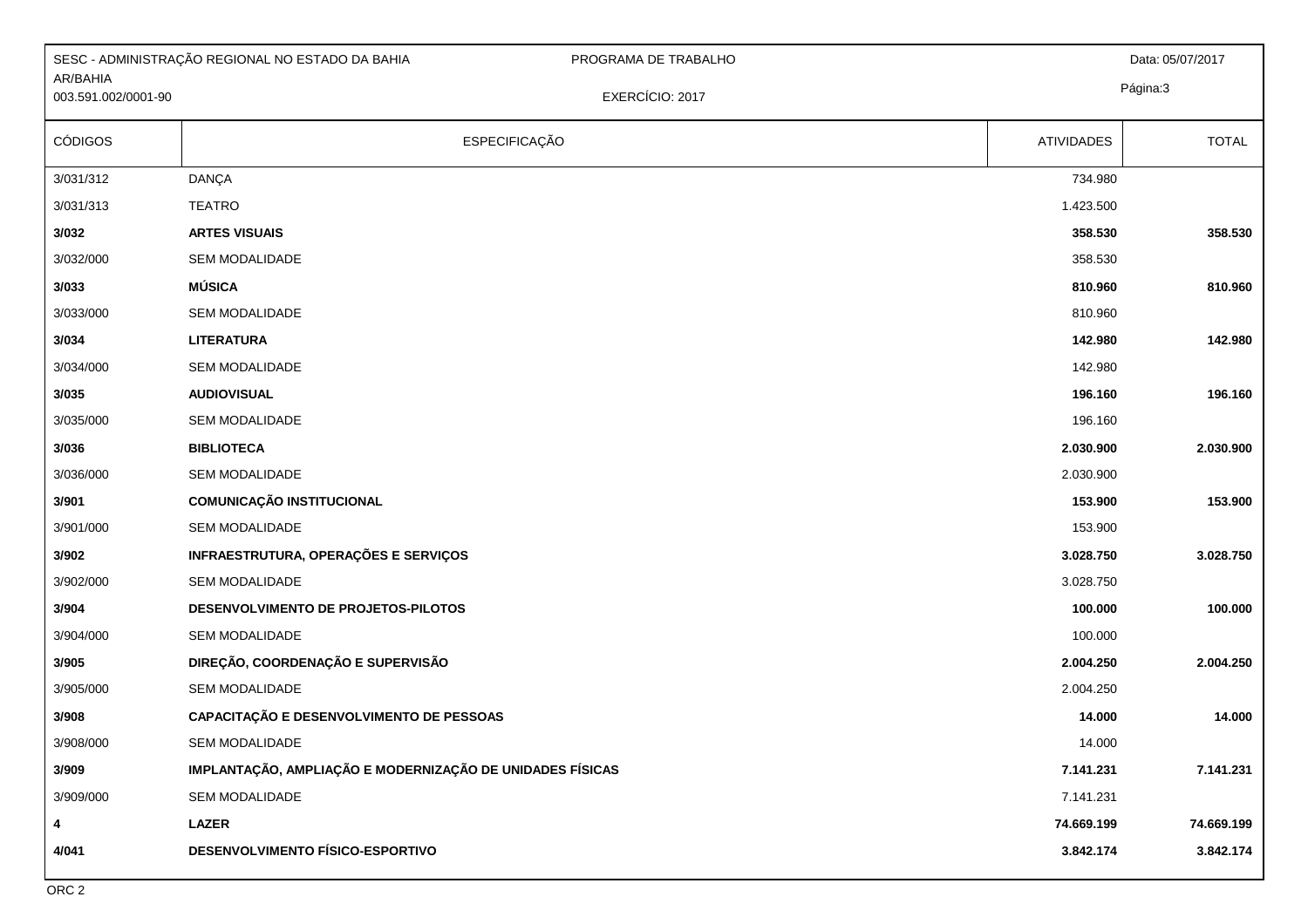|                                 | SESC - ADMINISTRAÇÃO REGIONAL NO ESTADO DA BAHIA<br>PROGRAMA DE TRABALHO |                   | Data: 05/07/2017 |
|---------------------------------|--------------------------------------------------------------------------|-------------------|------------------|
| AR/BAHIA<br>003.591.002/0001-90 | EXERCÍCIO: 2017                                                          |                   | Página:4         |
|                                 |                                                                          |                   |                  |
| <b>CÓDIGOS</b>                  | <b>ESPECIFICAÇÃO</b>                                                     | <b>ATIVIDADES</b> | <b>TOTAL</b>     |
| 4/041/411                       | AVALIAÇÃO FISICO-FUNCIONAL                                               | 8.100             |                  |
| 4/041/412                       | EVENTOS FISICO-ESPORTIVO                                                 | 776.452           |                  |
| 4/041/413                       | <b>EXERCÍCIO FÍSICO SISTEMÁTICOS</b>                                     | 2.102.760         |                  |
| 4/041/414                       | FORMAÇÃO ESPORTIVA                                                       | 954.862           |                  |
| 4/042                           | <b>RECREAÇÃO</b>                                                         | 5.980.812         | 5.980.812        |
| 4/042/000                       | SEM MODALIDADE                                                           | 5.980.812         |                  |
| 4/043                           | <b>TURISMO SOCIAL</b>                                                    | 3.819.448         | 3.819.448        |
| 4/043/431                       | <b>TURISMO EMISSIVO</b>                                                  | 2.451.698         |                  |
| 4/043/432                       | TURISMO RECEPTIVO                                                        | 1.367.750         |                  |
| 4/901                           | <b>COMUNICAÇÃO INSTITUCIONAL</b>                                         | 34.750            | 34.750           |
| 4/901/000                       | SEM MODALIDADE                                                           | 34.750            |                  |
| 4/902                           | <b>INFRAESTRUTURA, OPERAÇÕES E SERVIÇOS</b>                              | 28.036.370        | 28.036.370       |
| 4/902/000                       | SEM MODALIDADE                                                           | 28.036.370        |                  |
| 4/904                           | DESENVOLVIMENTO DE PROJETOS-PILOTOS                                      | 100.000           | 100.000          |
| 4/904/000                       | <b>SEM MODALIDADE</b>                                                    | 100.000           |                  |
| 4/905                           | DIREÇÃO, COORDENAÇÃO E SUPERVISÃO                                        | 9.386.900         | 9.386.900        |
| 4/905/000                       | SEM MODALIDADE                                                           | 9.386.900         |                  |
| 4/908                           | CAPACITAÇÃO E DESENVOLVIMENTO DE PESSOAS                                 | 23.500            | 23.500           |
| 4/908/000                       | SEM MODALIDADE                                                           | 23.500            |                  |
| 4/909                           | IMPLANTAÇÃO, AMPLIAÇÃO E MODERNIZAÇÃO DE UNIDADES FÍSICAS                | 23.445.245        | 23.445.245       |
| 4/909/000                       | SEM MODALIDADE                                                           | 23.445.245        |                  |
| $\sqrt{5}$                      | <b>ASSISTENCIA</b>                                                       | 4.319.080         | 4.319.080        |
| 5/051                           | DESENVOLVIMENTO COMUNITÁRIO                                              | 372.450           | 372.450          |
| 5/051/000                       | SEM MODALIDADE                                                           | 372.450           |                  |
| 5/052                           | SEGURANÇA ALIMENTAR E APOIO SOCIAL                                       | 809.561           | 809.561          |
| 5/052/521                       | APOIO EMERGENCIAL                                                        | 21.700            |                  |
|                                 |                                                                          |                   |                  |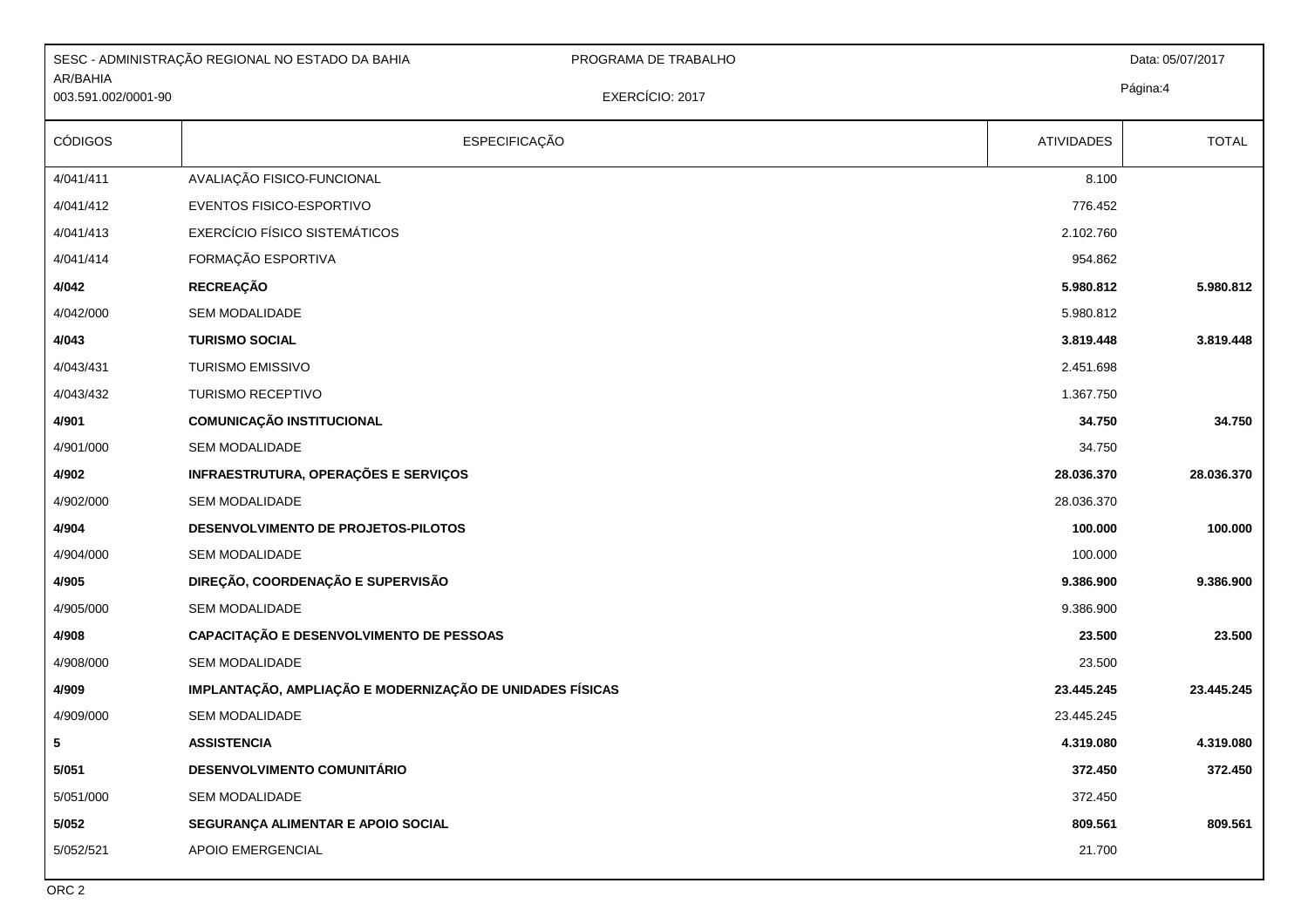|                                 | SESC - ADMINISTRAÇÃO REGIONAL NO ESTADO DA BAHIA<br>PROGRAMA DE TRABALHO |                   | Data: 05/07/2017 |
|---------------------------------|--------------------------------------------------------------------------|-------------------|------------------|
| AR/BAHIA<br>003.591.002/0001-90 | EXERCÍCIO: 2017                                                          |                   | Página:5         |
|                                 |                                                                          |                   |                  |
| <b>CÓDIGOS</b>                  | <b>ESPECIFICAÇÃO</b>                                                     | <b>ATIVIDADES</b> | <b>TOTAL</b>     |
| 5/052/522                       | DESENVOLVIMENTO DE CAPACIDADES                                           | 84.996            |                  |
| 5/052/523                       | <b>REDES</b>                                                             | 702.865           |                  |
| 5/053                           | <b>TRABALHO SOCIAL COM GRUPOS</b>                                        | 505.400           | 505.400          |
| 5/053/000                       | SEM MODALIDADE                                                           | 505.400           |                  |
| 5/901                           | COMUNICAÇÃO INSTITUCIONAL                                                | 1.100             | 1.100            |
| 5/901/000                       | SEM MODALIDADE                                                           | 1.100             |                  |
| 5/902                           | INFRAESTRUTURA, OPERAÇÕES E SERVIÇOS                                     | 1.683.700         | 1.683.700        |
| 5/902/000                       | <b>SEM MODALIDADE</b>                                                    | 1.683.700         |                  |
| 5/904                           | DESENVOLVIMENTO DE PROJETOS-PILOTOS                                      | 100.000           | 100.000          |
| 5/904/000                       | <b>SEM MODALIDADE</b>                                                    | 100.000           |                  |
| 5/905                           | DIREÇÃO, COORDENAÇÃO E SUPERVISÃO                                        | 822.469           | 822.469          |
| 5/905/000                       | <b>SEM MODALIDADE</b>                                                    | 822.469           |                  |
| 5/908                           | CAPACITAÇÃO E DESENVOLVIMENTO DE PESSOAS                                 | 4.400             | 4.400            |
| 5/908/000                       | <b>SEM MODALIDADE</b>                                                    | 4.400             |                  |
| 5/909                           | IMPLANTAÇÃO, AMPLIAÇÃO E MODERNIZAÇÃO DE UNIDADES FÍSICAS                | 20.000            | 20.000           |
| 5/909/000                       | <b>SEM MODALIDADE</b>                                                    | 20.000            |                  |
| 6                               | ADMINISTRAÇÃO                                                            | 41.259.608        | 41.259.608       |
| 6/061                           | <b>DELIBERAÇÃO</b>                                                       | 783.150           | 783.150          |
| 6/061/000                       | <b>SEM MODALIDADE</b>                                                    | 783.150           |                  |
| 6/062                           | ADMINISTRAÇÃO DE PESSOAL                                                 | 847.850           | 847.850          |
| 6/062/000                       | SEM MODALIDADE                                                           | 847.850           |                  |
| 6/063                           | <b>LOGISTICA E PATRIMONIO</b>                                            | 1.149.100         | 1.149.100        |
| 6/063/000                       | SEM MODALIDADE                                                           | 1.149.100         |                  |
| 6/065                           | PROGRAMAÇÃO E AVALIAÇÃO                                                  | 2.034.700         | 2.034.700        |
| 6/065/000                       | SEM MODALIDADE                                                           | 2.034.700         |                  |
| 6/067                           | <b>SERVIÇOS FINANCEIROS</b>                                              | 3.662.647         | 3.662.647        |
|                                 |                                                                          |                   |                  |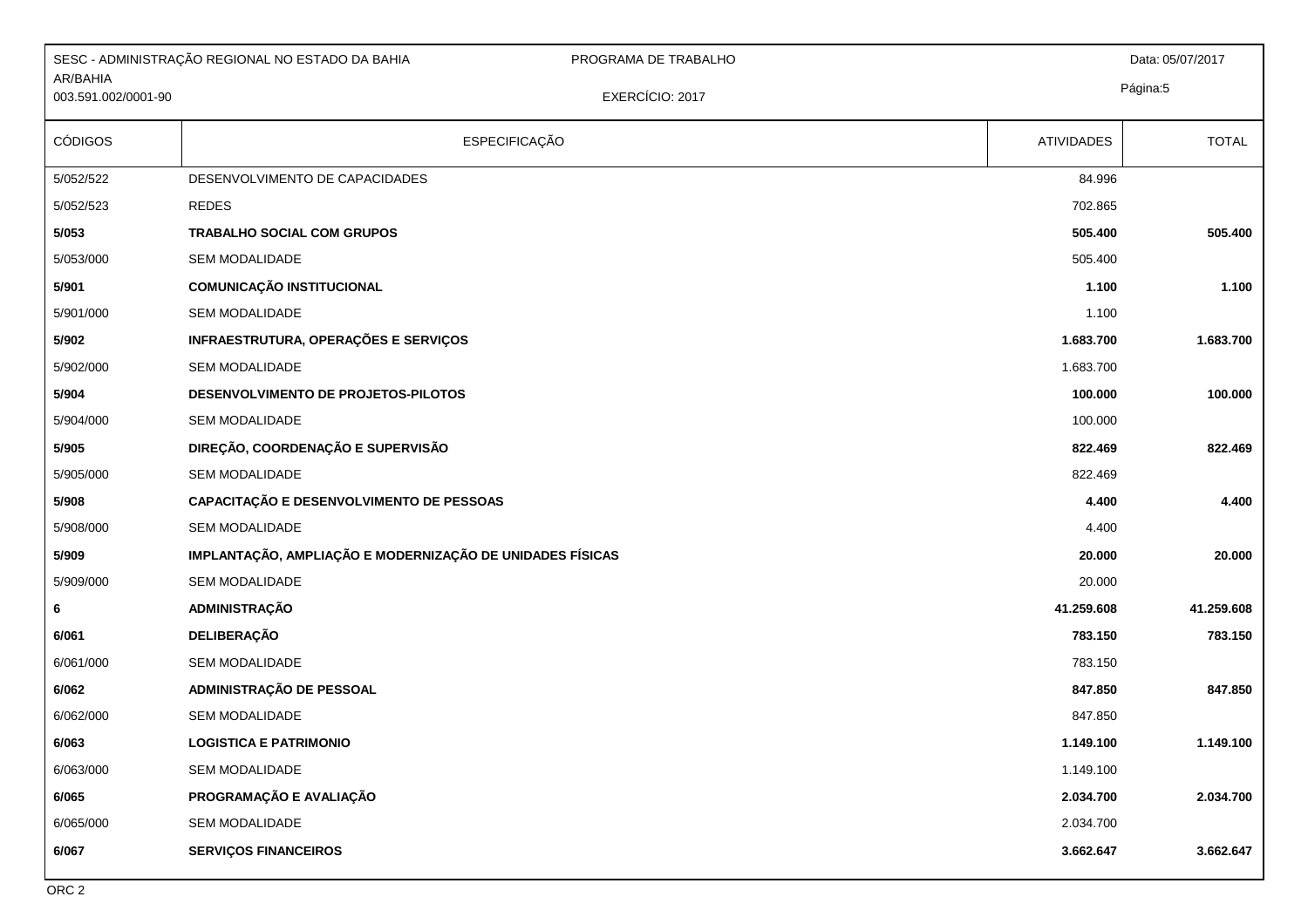|                                 | SESC - ADMINISTRAÇÃO REGIONAL NO ESTADO DA BAHIA<br>PROGRAMA DE TRABALHO |                             | Data: 05/07/2017 |
|---------------------------------|--------------------------------------------------------------------------|-----------------------------|------------------|
| AR/BAHIA<br>003.591.002/0001-90 | EXERCÍCIO: 2017                                                          |                             | Página:6         |
| <b>CÓDIGOS</b>                  | <b>ESPECIFICAÇÃO</b>                                                     | <b>ATIVIDADES</b>           | <b>TOTAL</b>     |
| 6/067/000                       | SEM MODALIDADE                                                           | 3.662.647                   |                  |
| 6/069                           | <b>RELACIONAMENTO COM CLIENTES</b>                                       | 1.193.300                   | 1.193.300        |
| 6/069/000                       | <b>SEM MODALIDADE</b>                                                    | 1.193.300                   |                  |
| 6/901                           | <b>COMUNICAÇÃO INSTITUCIONAL</b>                                         | 256.100                     | 256.100          |
| 6/901/000                       | SEM MODALIDADE                                                           | 256.100                     |                  |
| 6/902                           | INFRAESTRUTURA, OPERAÇÕES E SERVIÇOS                                     | 5.722.350                   | 5.722.350        |
| 6/902/000                       | <b>SEM MODALIDADE</b>                                                    | 5.722.350                   |                  |
| 6/904                           | DESENVOLVIMENTO DE PROJETOS-PILOTOS                                      | 352.000                     | 352.000          |
| 6/904/000                       | <b>SEM MODALIDADE</b>                                                    | 352.000                     |                  |
| 6/905                           | DIREÇÃO, COORDENAÇÃO E SUPERVISÃO                                        | 6.290.700                   | 6.290.700        |
| 6/905/000                       | SEM MODALIDADE                                                           | 6.290.700                   |                  |
| 6/906                           | <b>COOPERAÇÃO FINANCEIRA</b>                                             | 3.659.561                   | 3.659.561        |
| 6/906/000                       | <b>SEM MODALIDADE</b>                                                    | 3.659.561                   |                  |
| 6/907                           | <b>COOPERAÇÃO TÉCNICA</b>                                                | 5.670.200                   | 5.670.200        |
| 6/907/000                       | <b>SEM MODALIDADE</b>                                                    | 5.670.200                   |                  |
| 6/908                           | CAPACITAÇÃO E DESENVOLVIMENTO DE PESSOAS                                 | 22.850                      | 22.850           |
| 6/908/000                       | SEM MODALIDADE                                                           | 22.850                      |                  |
| 6/909                           | IMPLANTAÇÃO, AMPLIAÇÃO E MODERNIZAÇÃO DE UNIDADES FÍSICAS                | 9.615.100                   | 9.615.100        |
| 6/909/000                       | <b>SEM MODALIDADE</b>                                                    | 9.615.100                   |                  |
|                                 |                                                                          | Total geral:<br>213.491.464 | 213.491.464      |